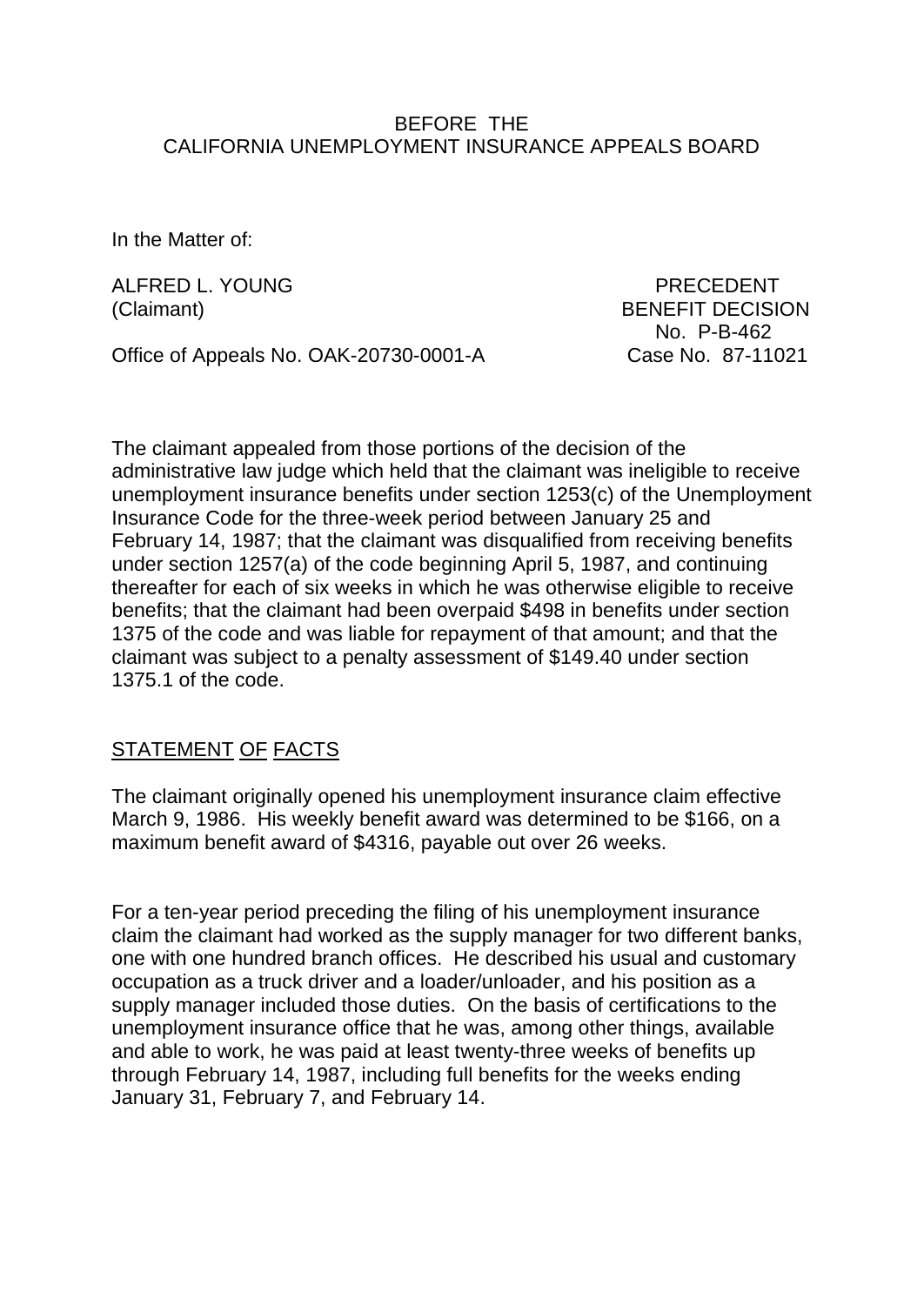On or about July 7, 1986, the claimant's back, neck, and shoulder were injured when he was pinned by a load of twenty heavy glass patio doors. The claimant sought treatment from a physician, who advised him that his injuries would heal effectively if he did not do any heavy lifting in his customary occupation, but that he could still work if he investigated other occupations that involved nothing more than light lifting.

When he opened his unemployment claim the claimant already possessed several classes of vehicle operator's licenses, including some types of licenses for the operation of passenger buses. He began seeking some light delivery jobs such as working for an express package service, but found the market tight because of competition for the position. He also performed services after his injury for some companies associated with the trucking industry. The effects of his injury still continued to bother him, and he lost one brief job because of his physical limitations. There is no evidence in the record to contradict or refute the claimant's contention that he was actively involved in finding work in an available labor market.

On December 10, 1986 the claimant signed a state disability application indicating that his disability had begun on July 8, 1986, and acknowledging that he had recently filed for or received unemployment insurance benefits. His treating physicians signed the same form on January 23, 1987, certifying to the July 7 injury and fixing the probable date of release to return to work as March 9, 1987.

On February 7, 1987, and again on February 15, 1987, the claimant signed unemployment insurance continued claim forms stating that he was physically able to work full time each of the seven days of the weeks ending January 31, February 7, and February 14, and that for those weeks there was no other reason why he could not have worked full time. During this period he applied for an additional form of bus operator's license and investigated positions doing light warehouse work or driving a forklift.

The claimant was not sure that his disability insurance application would be treated favorably by the disability office and did not know when his doctor submitted the form to the disability office. The disability form, signed by the claimant, contained the statement that the first day he was too sick to perform all of the duties of his regular and customary work was July 8, 1986.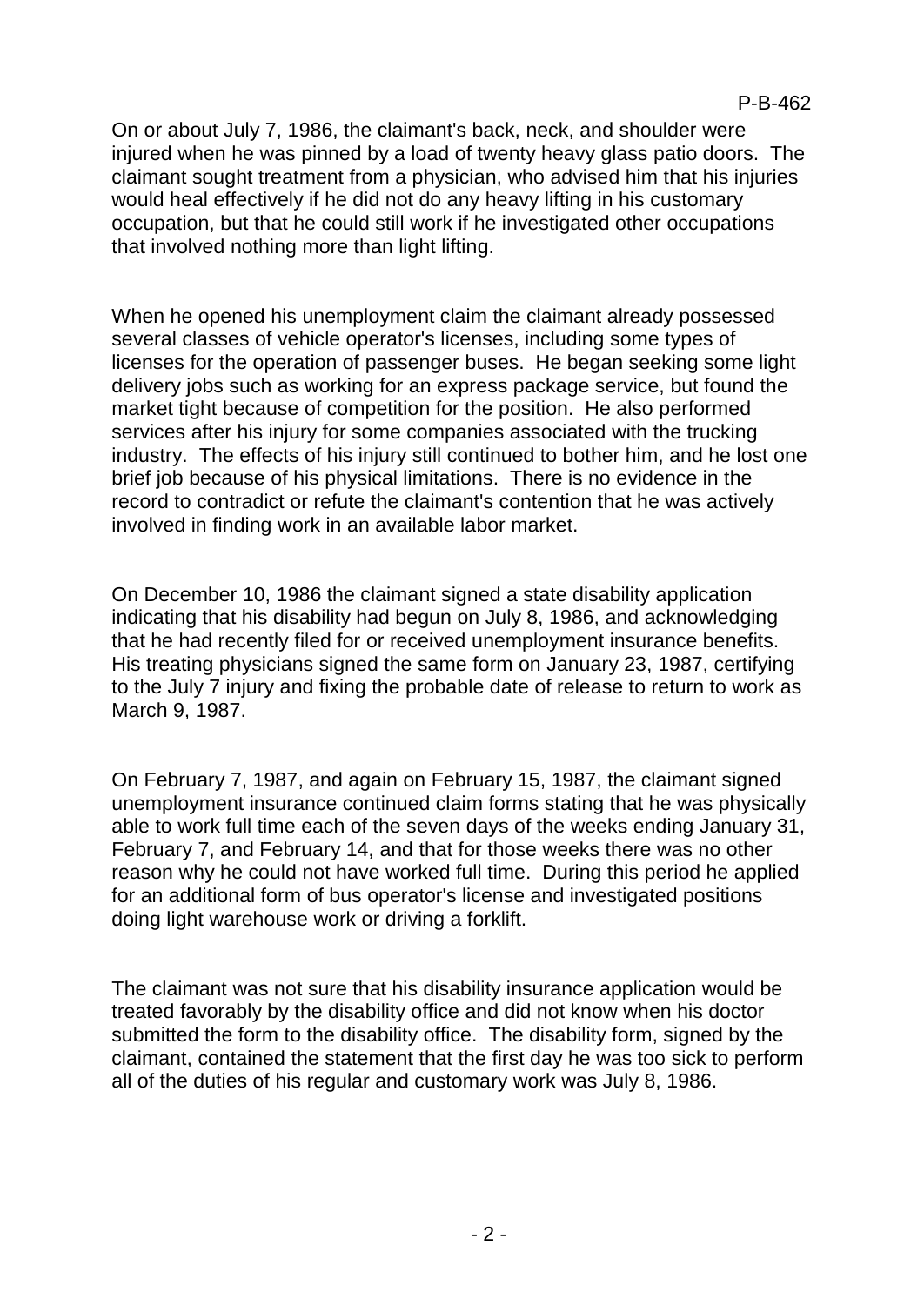The claimant consistently maintained, in his interview with the Department, in his appeal to the administrative law judge, and in his testimony at the hearing, that his statements to the unemployment insurance office were truthful, because he was actively seeking work and available for work, and that his statements to the disability insurance office were also truthful, because he was not able to perform all of the duties of his regular or customary occupation.

The disability office on February 26 sent the claimant his first check for \$992, covering the thirty-one-day period between January 25 and February 24. Therefore, the claimant was paid benefits by both agencies for the twenty-one-day period between January 25 and February 14.

# REASONS FOR DECISION

Section 1253(c) of the California Unemployment Insurance Code provides that a claimant is eligible to receive benefits with respect to any week only if the claimant "was able to work and available for work for that week".

The California Supreme Court, in Sanchez v. Unemployment Insurance Appeals Board (1977), 20 Cal. 3d 55; 141 Cal. Rptr. 146, defined "availability":

"Availability for work within the meaning of Section 1253(c) requires no more than (1) that an individual claimant be willing to accept suitable work which he has no good cause for refusing and (2) that the claimant thereby make himself available to a substantial field of employment."

If the claimant satisfied the first requirement the burden shifts to the Department as to the second.

In Appeals Board Decision No. P-B-459, the Board held that an unavoidable nonavailability for one day of a week satisfied the "good cause" test under Sanchez, and that the Department had not otherwise met its burden of establishing that there was not still a substantial field of employment available to the claimant.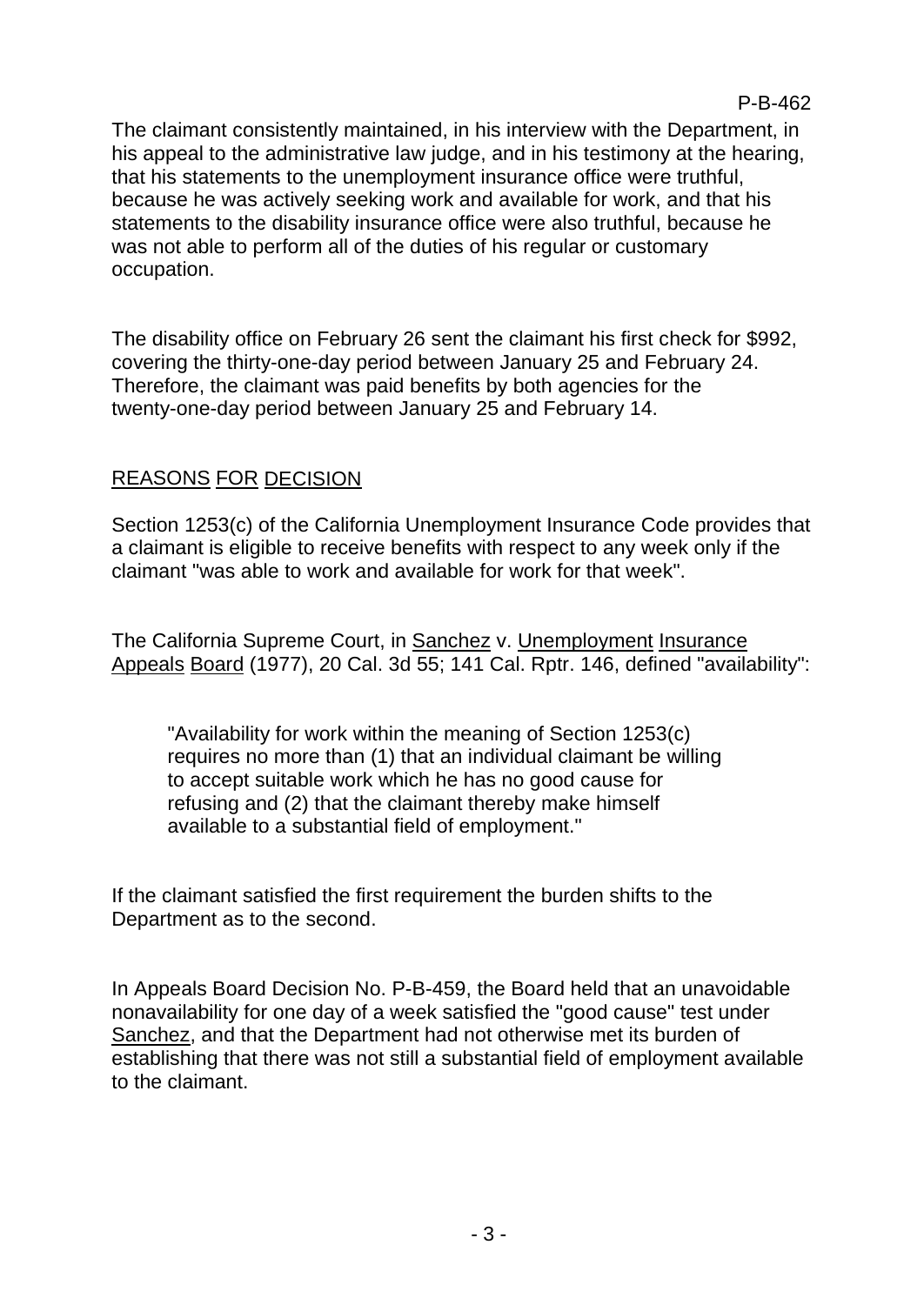#### P-B-462

The matter involving the claim now before us has heretofore been decided on the premise that a claim for unemployment insurance benefits based on availability for and ability to work for a given period is necessarily contradicted by a claim for disability insurance benefits based on inability to perform work in one's usual occupation for that same period. This premise is faulty.

A disability insurance claimant certifies only that he or she is unable to perform the duties of his or her regular or customary work, not that the claimant is unable to perform any duties in any kind of work or that the claimant is disabled for all kinds of work. Similarly, an unemployment insurance claimant provides a comparable type of certification that he or she is able to work and available for work full time. Given the definition of work availability in Sanchez, a claim for one form of benefits is not necessarily mutually exclusive of a claim for the other. We do not think that the two claims by this claimant are mutually exclusive in this case.

The Appeals Board has factored physical restrictions into a finding of availability for work in some of its earlier decisions. In Appeals Board Decision No. P-B-172, the Appeals Board considered the case of a claimant who was limited to a maximum of five hours of work per day by her physician because of a tubercular condition and the subsequent removal of some ribs to effect the permanent collapse of one lung. The record demonstrated that a reasonable job market still existed for the claimant even with her medical restrictions. The Board held in that case that the claimant was ready, willing, and able to accept suitable employment which she had no good cause to refuse, and that she was available for work within the meaning of the code.

Part of our position that applications for both unemployment and disability benefit assistance are not inimical to each other is grounded in an understanding that each benefit program is part of a larger system designed to provide financial help to certain workers. The programs do not need to compete, to clash, or to cancel each other out.

"The statutes here under examination are part of a comprehensive, integrated program of social insurance which, operating in their respective spheres, are calculated to alleviate the burden of a loss of wages by a protected employee during a particular period of time. The contingencies foreseen are loss of wages through (1) involuntary unemployment; (2) industrially caused disability; and (3) disability of a nonoccupational nature.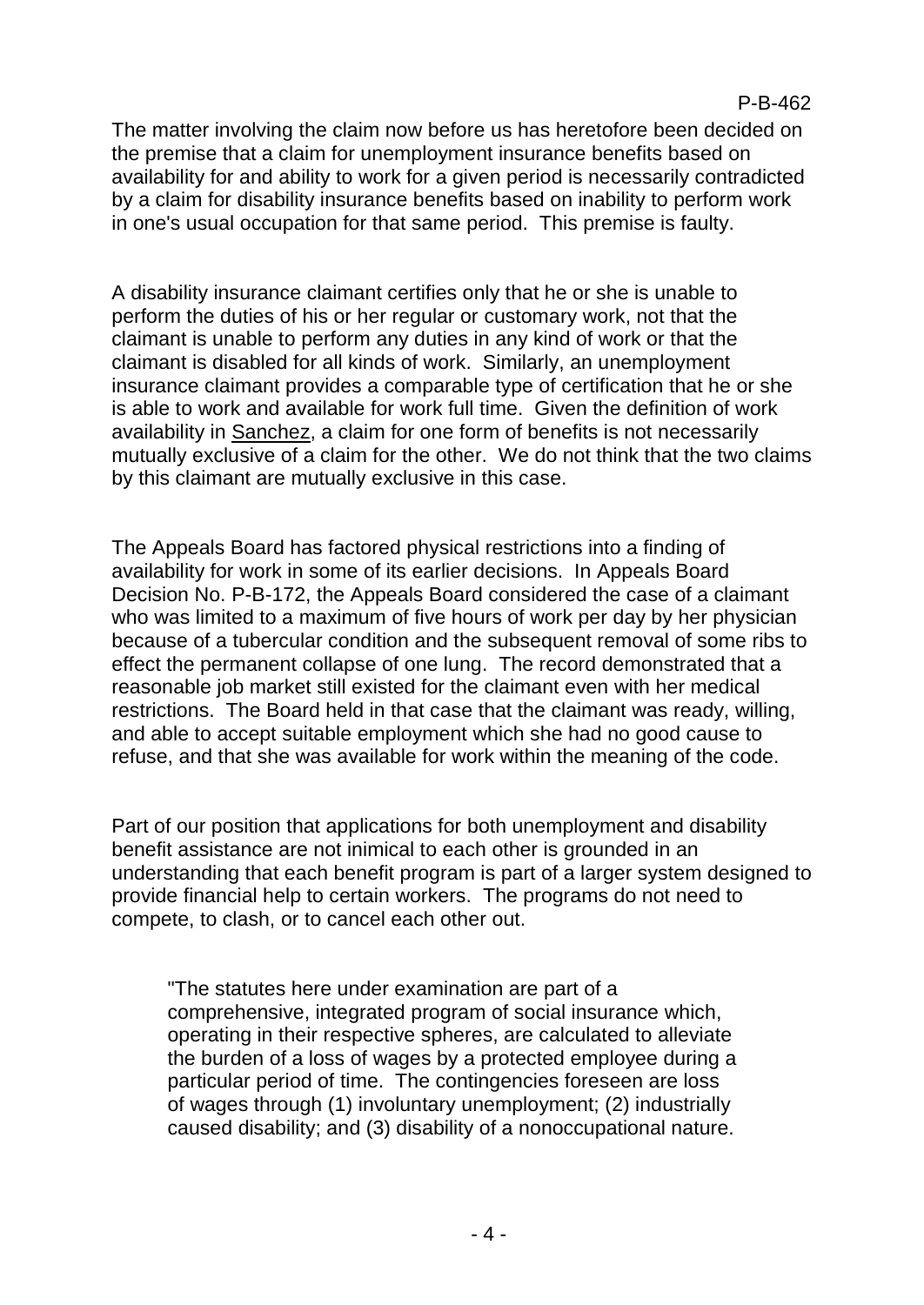The significant aspect of this legislation concerns the fact that wages have been lost; the cause of such wage loss is the touchstone which determines which category of remedial legislation is germane. The Workmen's [now Workers'] Compensation Act, which mitigates the hardships experienced where a worker is injured in the course of his employment, the Unemployment Insurance Act [now Code], which provides benefits to one unemployed because of lack of work, and the unemployment compensation disability insurance program, which protects the worker against nonoccupational disability, though distinct, are all component elements of a general, coordinated plan of social insurance developed by the Legislature. . . ." California Compensation Insurance Company v. Industrial Accident Commission and Badge Moore (1954), 128 CA2d 797, 806, 276 P.2d 148.

Section 1255.5 makes an individual ineligible for both temporary disability and unemployment compensation benefits at the same time. Section 2629 provides that an individual is not eligible to receive disability insurance benefits for the same days and to the same extent that the individual is eligible for temporary disability indemnity under the workers' compensation program. And section 2628 provides as follows:

"An individual is not eligible for disability benefits with respect to any period for which the director finds that he has received or is entitled to receive unemployment compensation benefits under Part I of this division or under an unemployment compensation act of any other state or of the Federal Government."

In our view, these programs are intended to complement each other. An individual can in certain cases supplement the benefits under one program with those from another.

The claimant in this matter had his own physician's instruction that he could no longer do his customary lifting, but that he could still seek out other less strenuous types of work without medical jeopardy. The claimant did so, even during the period when he was claiming and being paid benefits from both agencies. The claimant had good cause to restrict his availability from the type of heavy lifting he had done before his injury. However, he remained available to a substantial field of employment, and the Department has not established otherwise. We therefore find that the claimant was not ineligible to receive benefits under section 1253(c) of the code.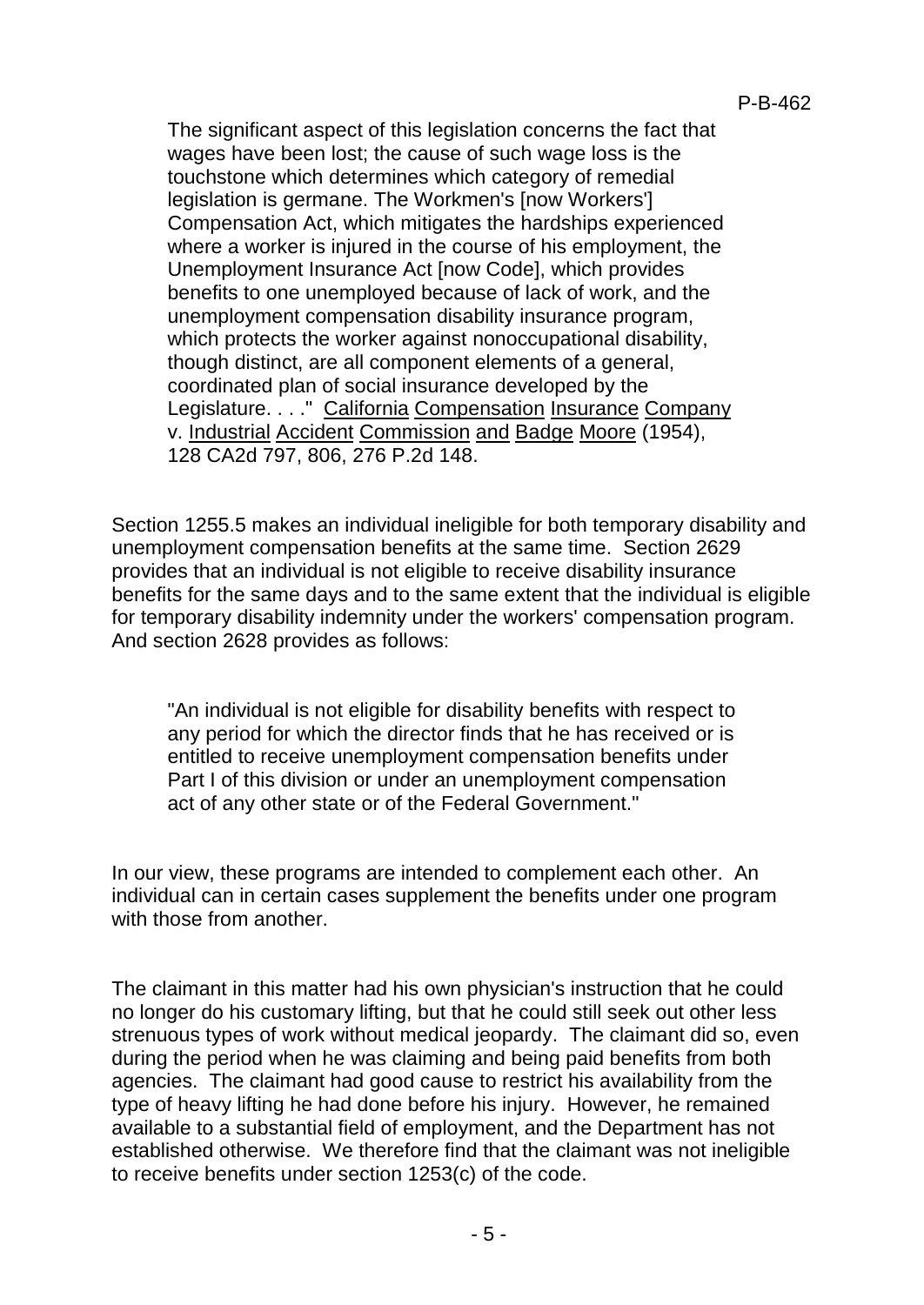We are aware that some unemployment-disability overlaps involve clearly inconsistent allegations of eligibility for benefits, and that a claim for unemployment insurance benefits during a period of hospitalization or extended convalescence, for example, is distinguishable from the one before us. However, the mere fact that the claimant has qualified for unemployment compensation disability benefits does not automatically establish that the claimant is unable to or unavailable for work.

Section 1257(a), Unemployment Insurance Code, provides an individual is disqualified for benefits if the individual wilfully made a false statement or representation, with actual knowledge of the falsity thereof, or wilfully failed to report a material fact to obtain unemployment benefits.

Section 1375, Unemployment Insurance Code, provides that a claimant overpaid benefits is liable for repayment unless the overpayment was not due to fraud, misrepresentation or wilful nondisclosure, and was received without fault, and recovery would be against equity and good conscience.

Section 1375.1 of the code provides that if a claimant was overpaid benefits because the claimant wilfully made a false statement with actual knowledge thereof or withheld a material fact, the director shall assess against the claimant an amount equal to 30% of the overpayment amount.

From the foregoing reasoning we are unable to conclude that the claimant made any false statement of any kind when he claimed benefits for the weeks at issue. However, we do herein recognize the duty of the claimant to keep the Departmental personnel administering the unemployment compensation program fully apprised of his or her physical condition, as the claimant did in this case.

It follows that the claimant was entitled to be paid the unemployment compensation benefits that he received, and that no penalty assessment is appropriate. The effect of our decision on the claimant's disability claim, under section 2628 of the code or otherwise, is left to the disability office to determine.